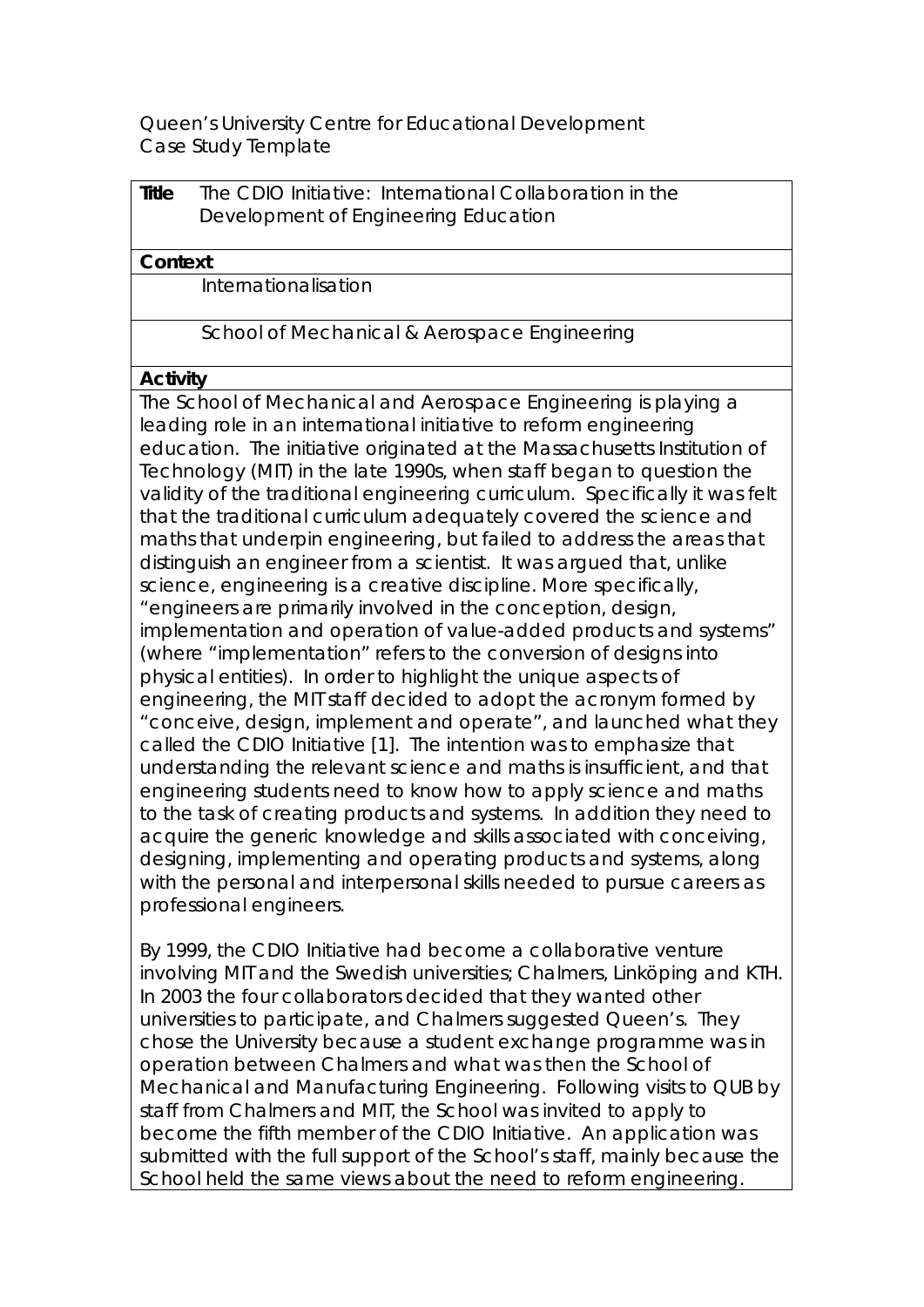Since the School became the fifth collaborator in the CDIO Initiative, the number of participating universities has grown rapidly. It now stands at 33, and is likely to continue rising at a rate of 8 to 10 universities per year. The current collaborators included universities from Canada, USA, South Africa, Singapore, China, Australia, New Zealand, Sweden, Finland, Germany, Belgium, Denmark, Portugal, Italy and the UK. Globally the CDIO Initiative is by far the largest collaborative programme in engineering education.

International meetings of the collaborators are held twice a year at a participating university, with Queen's hosting a meeting in 2004. Starting in 2005, one of the meetings was replaced by an international conference. Papers are not restricted to the collaborating universities and the conference has grown in size and stature year-by-year. Guest speakers have included senior executives from multi-national companies and international figures in education research.

In 2004 a CDIO Council was formed to direct the development of the CDIO Initiative. Members of the Council were drawn from representatives of the first eight universities to join, including a member from QUB. Staff from the School also chair one of the four committees responsible for developing the "CDIO approach", and the School has been closely involved in the organization of the annual conferences, CDIO workshops and other events.

As a collaborator in the CDIO Initiative, the School is engaged in three main activities:

- The development of the CDIO approach, which has become a comprehensive methodology for designing and redesigning engineering degree programmes.
- The implementation of the CDIO approach in the School's undergraduate programmes.
- Dissemination of information about the CDIO approach and its implementation.

# **Development of the CDIO Approach**

Sessions are scheduled at each international meeting for work on the development of the CDIO approach. Currently those present join one of four "theme groups", that focus on curriculum design; teaching, learning and assessment; learning spaces and dissemination. Ideally this means that four representatives from each of the collaborating universities should attend each international meeting. In practice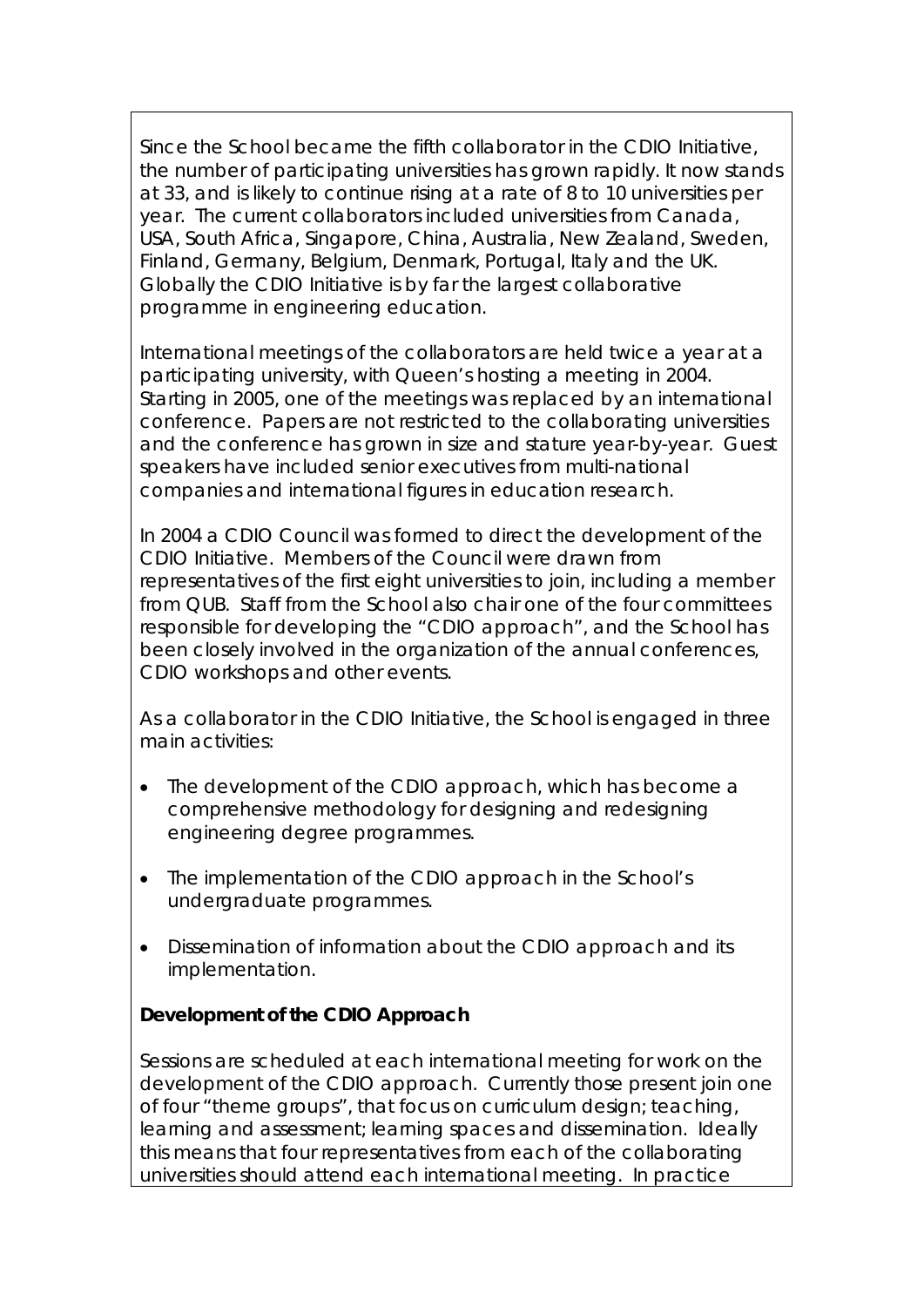some universities cannot fund this level of participation, but most send at least two or three staff.

The theme groups report the progress they have made at the end of each meeting, and also schedule a series of telephone conferences for the period until the next meeting is due. Contributions are also made to the development of the CDIO approach by staff from the individual universities involved in the initiative. However, it is becoming more common for staff from two or more universities to work together on an aspect of the CDIO approach that they share an interest in. In both cases the work undertaken is generally reported at a CDIO conference. Having said that, the most challenging example of a collaborative publication was a review of the status of the CDIO approach which was written by 15 authors (including one from QUB) and published recently as a book [2].

Although the development of the CDIO approach is on-going, a comprehensive methodology for designing and redesigning engineering degree programmes now exists. The initial ideas put forward by staff at MIT were used as a basis for a CDIO Syllabus and a set of CDIO Standards. The Syllabus defines in fine detail the knowledge and skills that an engineering graduate should possess. The Standards cover the design and delivery of the curriculum, including the need to incorporate active and interactive learning, a variety of conceive, design, implement and operate experiences and significant provision for developing personal, interpersonal and professional skills. The CDIO methodology defines the processes involved in transforming the CDIO Syllabus into learning outcomes for individual modules and developing a curriculum that meets the CDIO Standards.

# **Implementation of the CDIO Approach in the School's Undergraduate Programmes**.

Traditionally the School has offered degrees in Mechanical and Manufacturing Engineering at BEng and MEng level. Amalgamation with the School of Aeronautical Engineering added BEng and MEng degrees in Aerospace Engineering, and in 2004 the School introduced new degree programmes in Product Design and Development. Since joining the CDIO Initiative, the School's intention has been to implement the CDIO approach in all of its degree programmes.

Introducing the Product Design and Development degrees provided the School with an opportunity to design new programmes that embodied the CDIO approach from the start. This has resulted in distinctive programmes that the School believes provide students with a coherent curriculum, engage them more fully in the learning process and better prepare them for professional careers. Redesigning existing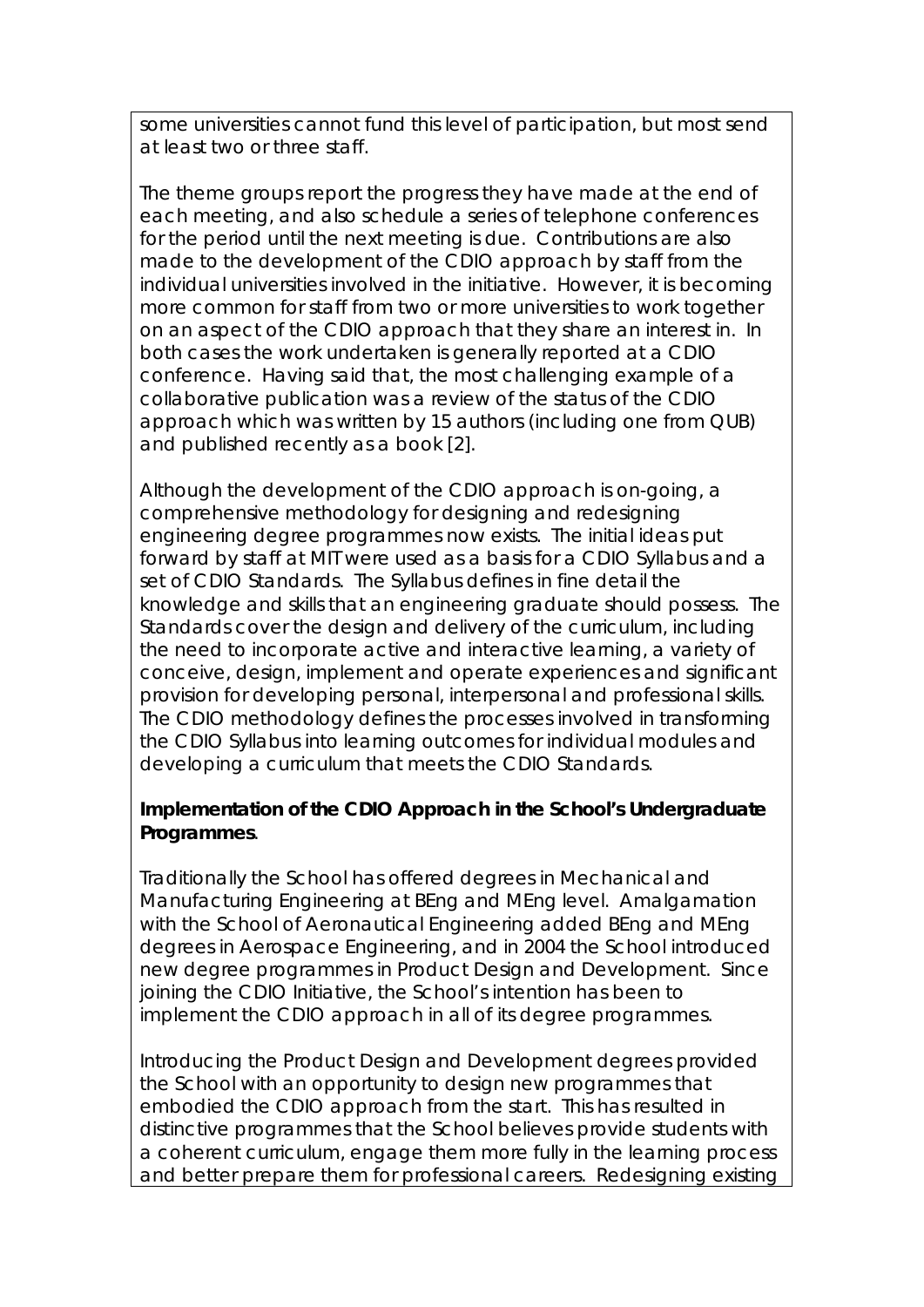programmes has been a more challenging task that has required phased implementation over a number of years. However, significant progress has been made, particularly with the introduction of conceive, design, implement and operate projects and the addition of new introductory modules that develop essential skills and provide initial hands-on engineering experiences.

#### **Dissemination of Information about the CDIO Approach**

The CDIO collaborators believe that the reform of engineering education is a global requirement, and that the methodology which has been developed is applicable worldwide. The rapid growth in membership is evidence that dissatisfaction with the status quo is not confined to any one country or continent. Dissemination of information on, and an understanding of, the CDIO approach have therefore had a high priority from the time the four founding members decided to involve other universities.

One day of each international CDIO meeting is devoted to workshops designed to introduce the CDIO approach to universities in the host country. Staff from the School invariably contribute to the organisation and delivery of the workshops. The School has also taken responsibility for dissemination within the UK and Ireland. This has involved setting up a regional CDIO group, with assistance from colleagues at the University of Liverpool, who are also collaborators. Regular meetings of the UK and Ireland CDIO group have been organized, and workshops have been held in a variety of universities. Academics from over 20 universities have attended the meetings and workshops to date, including staff from Cambridge, Imperial, Manchester, Nottingham, Bristol, Leeds, Strathclyde, Trinity and Limerick.

# **Evaluation/Reflection/Outcomes Benefits to the School**

The primary reason for joining the CDIO Initiative was the School's desire to improve the education of its undergraduates, and it is believed that this desire is being fulfilled. Having played a leading role in the growth of the CDIO Initiative from small beginnings to an international organization involving 33 universities, it is reasonable to claim that the standing of the School, and that of the University, have also benefited. However, many other benefits have accrued from working with academics from countries as diverse as South Africa, China, Singapore and the USA. While their views on the problems to be addressed in engineering education are remarkably similar, their diverse opinions on appropriate solutions provide significant "food for thought" for the other collaborators.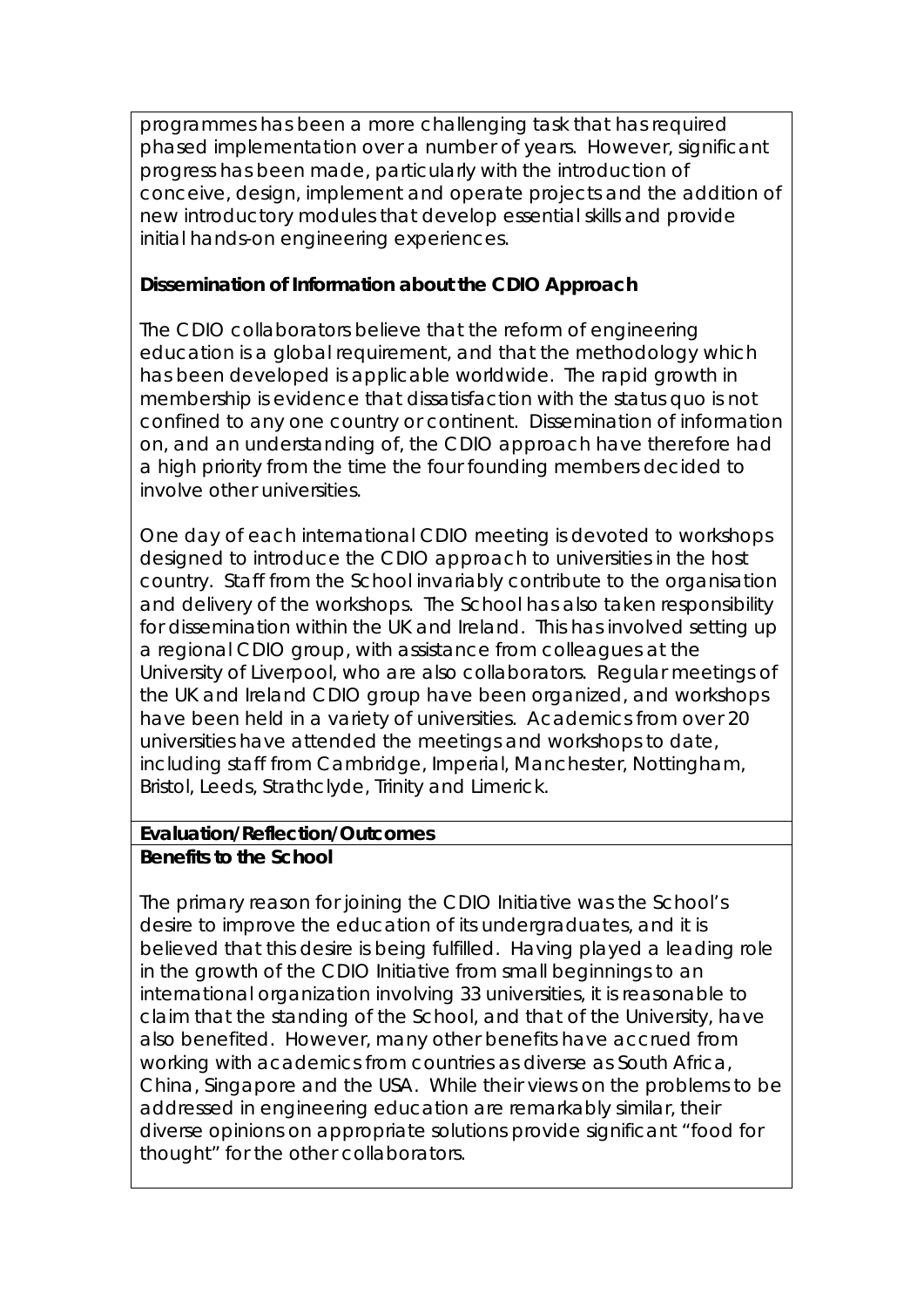Ultimately the CDIO collaborators agree on solutions, and a number of universities attempt to make similar changes in their programmes. Each university then reports back at an international meeting or annual conference, and there are clearly mutual benefits from this sharing of experience. In some cases universities gather detailed evidence on the impact of the change they have made, and positive results reassure those who are contemplating a similar change. In fact over the years a considerably volume of evidence and results has been generating, and it was recently agreed by the CDIO Council that this should be reviewed and catalogued.

It has often been observed within the CDIO Initiative that academics often form research links with other universities, and regularly meet with researchers in the same field at national and international conferences. However, academics rarely make contact with those who teach the same discipline in other universities (apart from limited contact with external examiners). A fundamental benefit of participation in the CDIO Initiative has therefore been the opportunities it provides to "compare notes" with fellow academics with the same teaching interests. In addition it has been highly beneficial to see at first hand the learning spaces and facilities available to students studying the same discipline in different universities around the world.

#### **Challenges**

Participation in the CDIO Initiative has created challenges in terms of the demand it has placed on the School's financial and human resources. Staff attendance at international meetings has required significant funding, and there have been further costs associated with running the UK and Ireland CDIO group. The demand placed on the School's human resources has arisen mainly from the time and effort needed to implement the CDIO approach in the School's degree programmes. The phasing of implementation over a period of years has been essential, in order to minimize the impact on the ability of staff to fulfil their other commitments. Inevitably there has also been some resistance to change, but this has been offset by the fact that over half the staff in the School have attended at least one international meeting of the CDIO Initiative.

An announcement by DEL that funding would be available to set up a number of local Centres for Excellence in Teaching and Learning (CETLs), provided an opportunity to acquire additional resources. A proposal seeking support for the School's involvement in the CDIO Initiative ultimately led to the establishment of a Centre for Excellence in Active and Interactive Learning (CEAIL), which the School shares responsibility for with the School of Biosciences at Queen's. As a result, assistance with the cost of attending international meetings became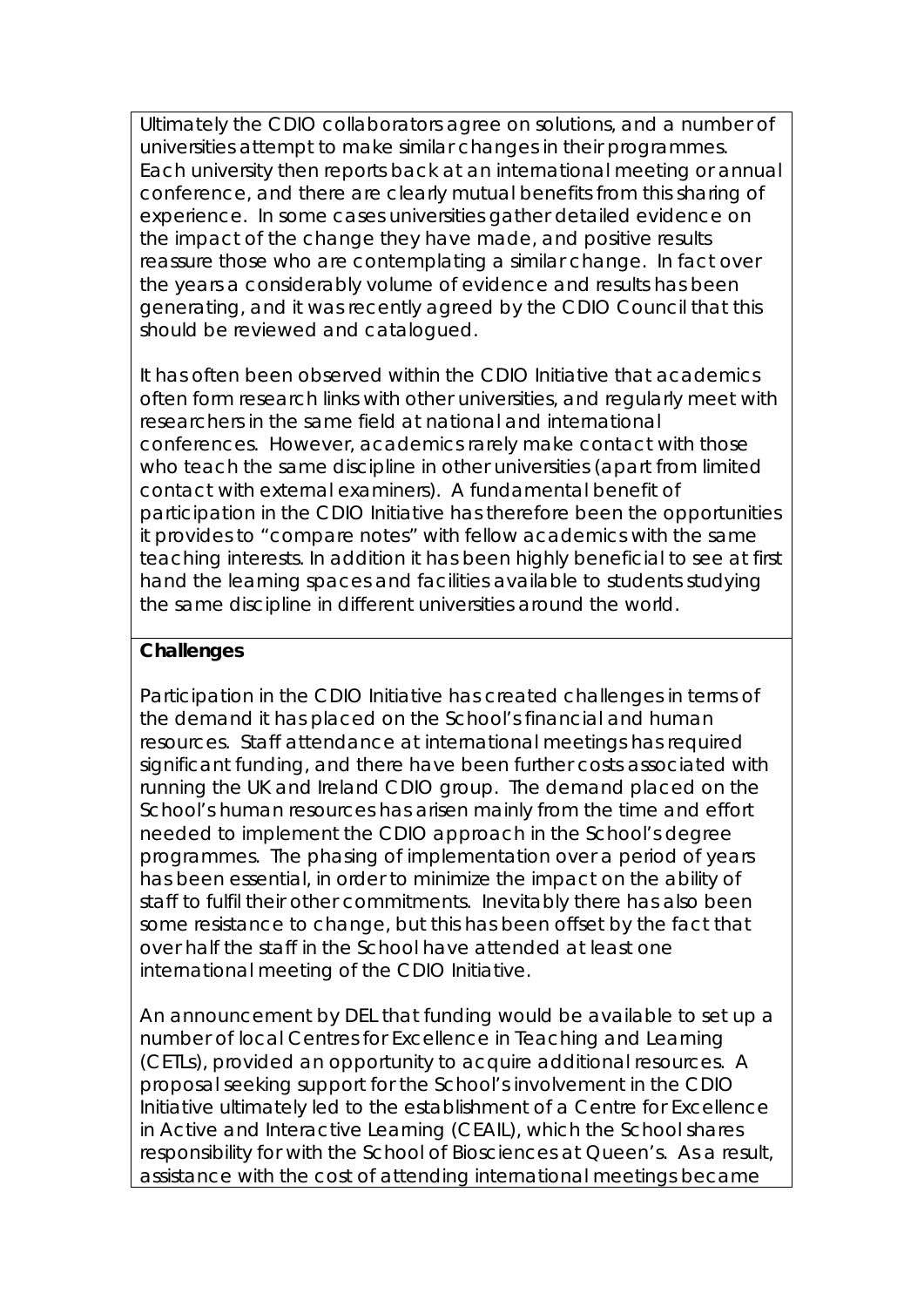available. In addition the School was able to appoint a teaching fellow for five years to undertake work related to the CDIO Initiative.

In 2005 a proposal was submitted to the UK Centre for Materials Education (UKCME), which is funded by the Higher Education Academy (HEA). UKCME had launched a Supported Change Programme, with the aim of supporting schools that were planning to introduce changes that would enhance their degree programmes. The School's proposal was successful, resulting in the award of a modest grant but, more importantly, access to assistance from two "facilitators" from UKCME. The role of the latter has been to engage with the staff involved in a proposed change in a programme in order to ensure that they were fully supportive, and that their views were fully represented in the goals that were to be achieved. The assistance of the UKCME staff was particularly helpful in the case of the new introductory modules that are now embedded in all of the School's programmes, each of which required contributions from a number of academic staff.

The CDIO Initiative also faces challenges, stemming mainly from the fact that it has become a "victim of its own success". An international meeting may now be attended by more than 100 representatives of the participating universities. As a result the theme groups have become unwieldy, and the Council is considering alternative arrangements for organizing the development of the CDIO approach. The need for some form of central administration has also become apparent, although this has been resisted to date. However these are minor drawbacks compared to the benefits of an expanding organisation in terms of its growing international influence, and the increasing diversity of its membership.

# **Implications for Other Disciplines**

There has been some discussion within the CDIO Initiative as to the applicability of its approach to other disciplines apart from engineering. The basic principle behind the CDIO approach is that the first step in designing or redesigning a degree programme should be to define clearly the professional roles and responsibilities that will be assumed by graduates. This is obviously not an original principle, but the CDIO collaborators proceeded to consult widely in order to specify in fine detail the knowledge and skills that graduates would need as professional engineers. The outcome was the comprehensive CDIO Syllabus. Programme learning outcomes in effect weight the relative importance of the topics in a syllabus, usually by adding appropriate cognitive verbs. In the CDIO methodology the relative importance of different topics is determined by surveying the programme's stakeholders, the most important of which are the programme's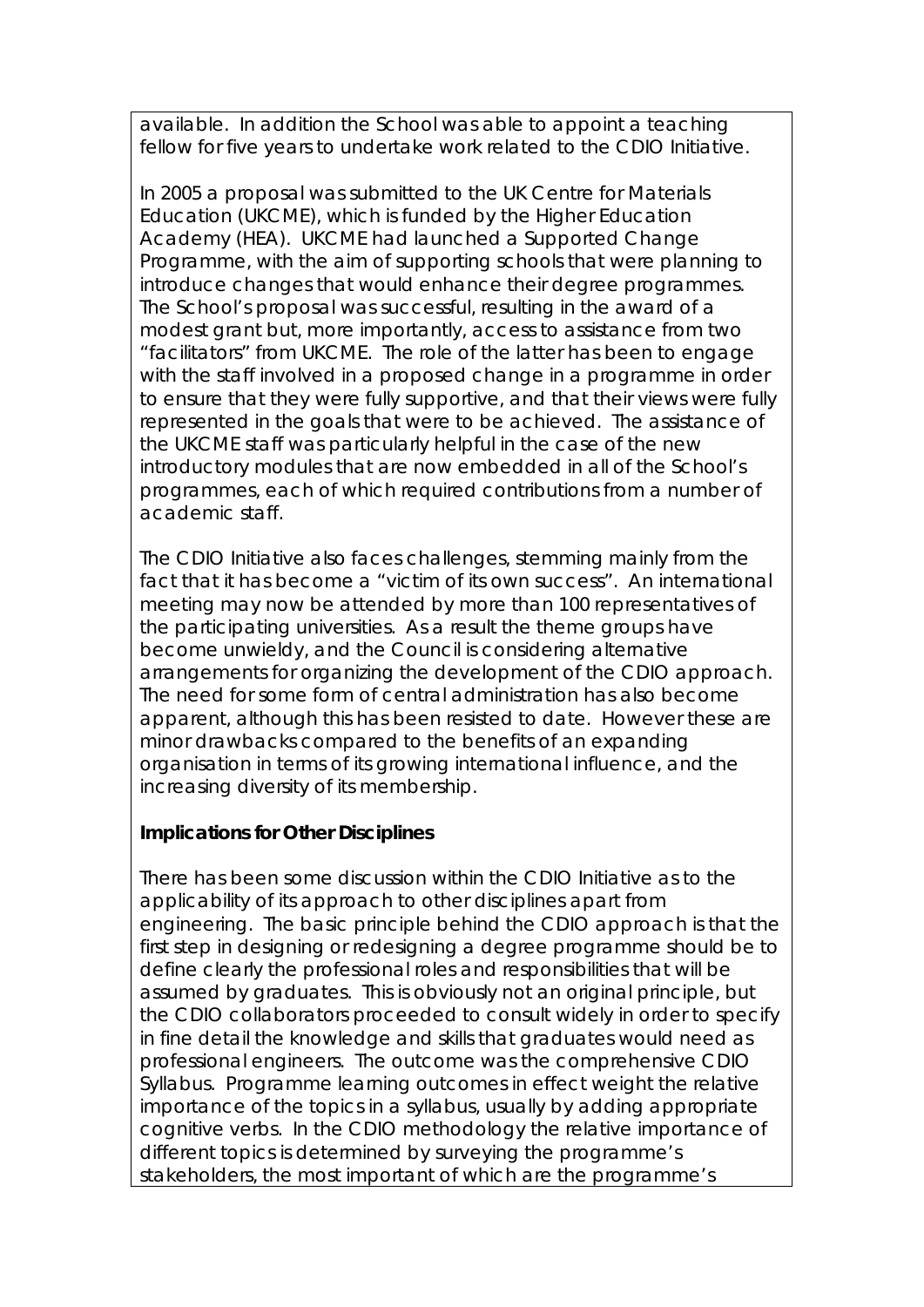alumni. This is carried out on a programme by programme basis, and hence the School sent questionnaires to 800 alumni of its Mechanical Engineering programme. The CDIO Standards are also based in part on the graduate's professional roles and responsibilities. In addition they incorporate what the collaborators regard as best practice in teaching and learning, curriculum design and programme management. From this outline description of the CDIO approach it is apparent that a similar approach could be developed in other disciplines, but with the qualification that it may only be viable in the case of vocational disciplines. The obvious advantage of the latter is that it can be assumed that graduates from a programme will have similar, if not the same, professional roles and responsibilities.

The lack of communication between academics teaching the same subjects in different universities has been noted. However similar groups to the CDIO collaborators could be envisaged in other disciplines (and some may already exist). Recalling that the School was contacted by Chalmers because a student exchange programme was in place, it is possible that existing links through ERASMUS and other programmes could be used to initiate collaboration between teaching staff. The School has in fact set up exchange programmes with a variety of European universities, and the contacts created have, in a number of instances, led to joint student project work and collaborative research.

While funding for educational development and international cooperation has been cited as a challenge, the School has been able to acquire assistance from a number of sources. Although the funding available for educational initiatives cannot compare with that available for research, the situation is (hopefully) changing. Internal funding within universities is becoming more generous, as are the funds available from the Subject Centres of the HEA. The £315 million invested by HEFCE in the English CETLS represented a major increase compared to any previous example of government support. Hence the indications are that educational initiatives will have greater access to funds, and it is likely that collaborative projects will be looked upon more favourably. In the case of the CDIO Initiative, it may be worth noting that international bodies such as UNESCO have recently been in contact with the CDIO Council. This may signal a realization that higher education has common problems around the world, and that international solutions may be a more efficient way of addressing them. If this is the case, then the CDIO Initiative may turn out to be a trailblazer for educational initiatives in other disciplines by gaining the financial support of international organizations.

#### **References**